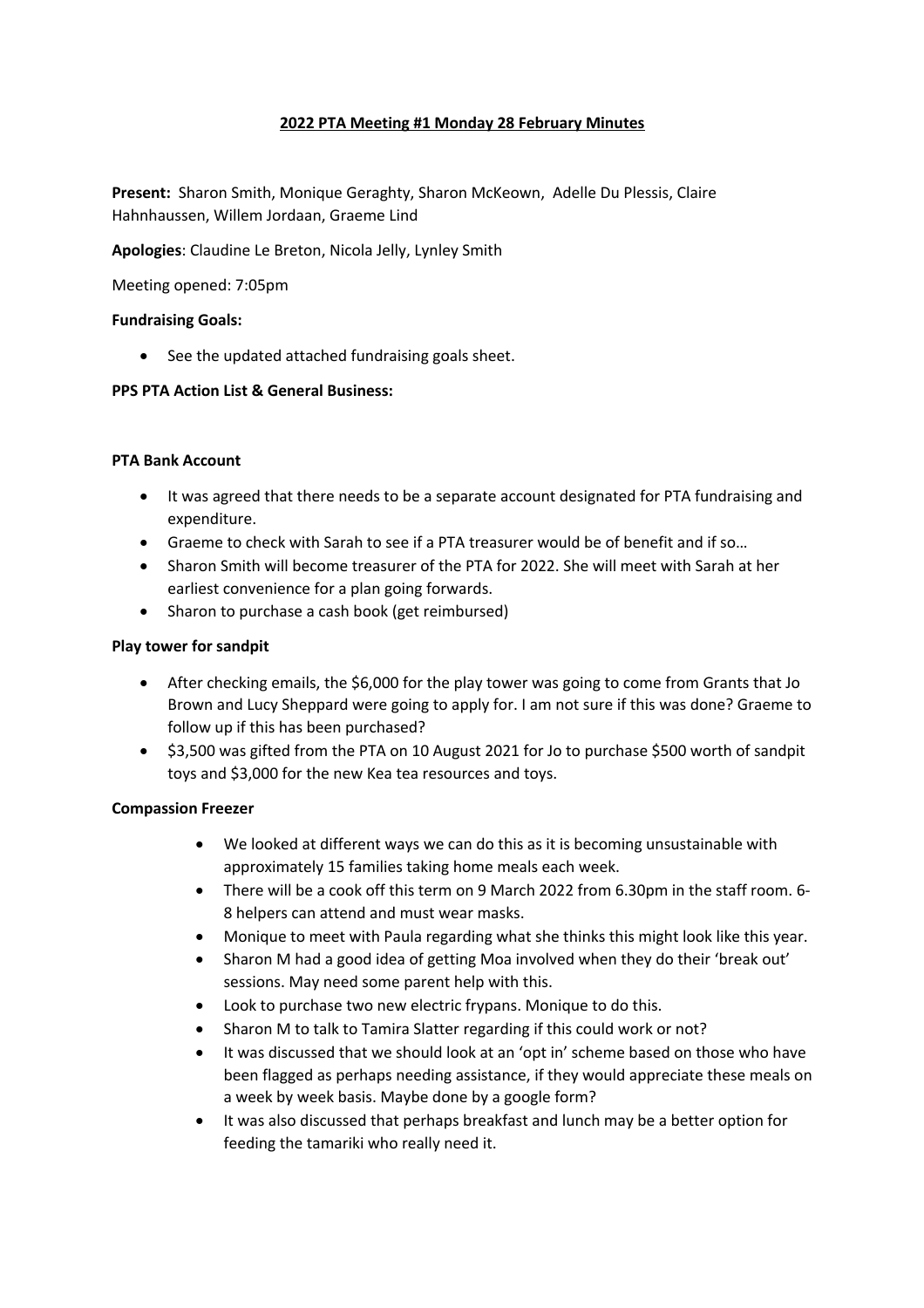#### **PTA Cricket fundraiser**

- There will be no cricket fundraiser this year, but aim to hold it again in 2023.
- Monique to make contact this year with green keeper.

# **Good Change Dish Cloths – fundraiser**

- Sharon S to organise a video from Good Change to put on Hero
- Nicola was nominated to help with social media marketing
- Change mathathon form so it will work for fundraiser
- Fundraiser will run for two weeks in term two from June  $3^{rd}$  to June 17
- Have a class incentive

# **Sausage Sizzle/Pizza on last day of term one – Wednesday 13 April**

- It was decided that Pizza will be provided instead of a sausage sizzle
- Orders on Hero \$1 per slice
- Two options Cheese or cheese and ham
- Sharon M to talk to Dominos about \$4 pizzas
- Order Juicies
- Teachers will distribute in class.
- Kim, Stacey, (if Sharon M not here, Monique will help)

#### **Colour Run**

- Friday 18 March 1.30 -3pm COVID dependant. This will be reassessed closer to the time
- No Parents on site or PTA help. House leaders and teachers will throw colour.

#### **Disco**

• There will be no disco this term due to COVID

#### **Uniform Sale**

- This occurred last Thursday, however, it was not widely attended by parents.
- Lots of smaller sizes left and most people looking for larger sizes
- Look to put good bits on facebook page
- Adele offered to run this once a month.

#### **General Business**

- Graeme to find out who is doing Grant applications at present as there seem to be lots of opportunities not being utilised
- Graeme to find out if the phonological books were purchased last year and if more are needed
- Query the Cola cover for the court area. Graeme to follow up on this
- Monique to contact Loretta to see if new enrolments are getting information about the PTA and coming along to a meeting. We need to be a little more 'new blood' coming through.
- Look at Te Reo signage for around the school Graeme to talk to Marty on the BOT regarding this.